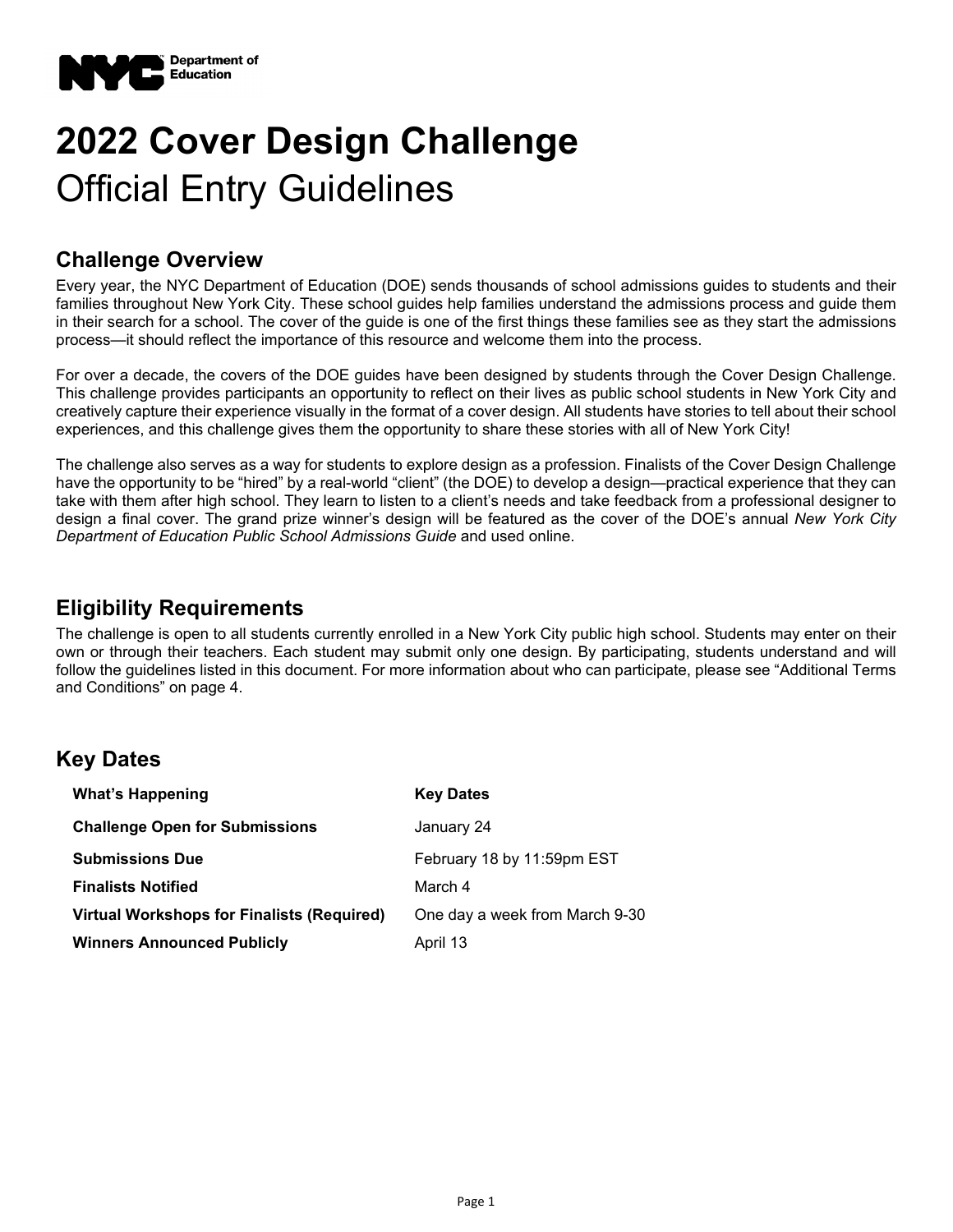

## **Design Specifications**

We recommend students download our ready-to-use [Adobe Illustrator, Adobe InDesign,](https://nycdoe.sharepoint.com/:f:/s/CoverDesign/EvkhqqZ5MqFHpHcv-_-xomMBAzIz0D6Zykg1B6znBR-Dww?e=HgmRDi) or Adobe Photoshop templates. Templates include tips and guides for the spine, bleeds, and layers.

- **Size:** Front cover and back cover should each by 8.5" x 11" plus spine; save your files as a PDF that is 2MB or under.
- **Text:** Design must include space for the following text: *2022 NYC DOE Public School Admissions Guide*
- **Font:** Use a sans serif typeface for all cover text.
- **Format:** Designs may be created in any print media, but must be submitted in PDF format. We recommend students create or import their designs into Adobe Illustrator, Adobe InDesign, or Adobe Photoshop. Vector-based artwork is preferred – but any images are allowable as long as they are saved at 300dpi minimum.
- **Details**: Cover design must include a front and back cover, and students are encouraged to think about how their design will work with the spine. Include the NYC Department of Education logos provided in the templates.

## **How to Submit Your Design**

Submissions are due on **February 18, 2022**. Participants may submit their cover design in one of two ways: online via email or by mail.

- DOE consent form is required to qualify for the challenge, finalists will also need to submit a Cooper Hewitt, Smithsonian Design Museum consent form if they are chosen as a finalist. See page 3 for more information.
- Only one design may be submitted per student.
- Design must be the original work of the student.
- Submissions will not be returned.

#### **How to Submit by Email**

- **Deadline**: **February 18, 2022** at 11:59pm EST. Entries received after this date and time will not qualify for this challenge.
- **Format**: Files must be submitted as a PDF only. Keep all original design files and images, but do not submit them. *Each finalist will be required to make edits and adjustments and submit his or her design file*. Please use our [Adobe Illustrator, Adobe InDesign, or Adobe Photoshop templates.](https://nycdoe.sharepoint.com/:f:/s/CoverDesign/EvkhqqZ5MqFHpHcv-_-xomMBAzIz0D6Zykg1B6znBR-Dww?e=HgmRDi)
- **File Size**: File must be less than 2 MB.
- **Email Details**: Email submissions to coverdesign@schools.nyc.gov. Subject line must include "Cover Design Submission" and the first 4 digits of your birthday. For example, if your birthday is March 12, your subject line should be "Cover Design Submission 0312." You must also attach your cover design file(s) and consent form.
- **Confirmation**: Email submissions will receive a confirmation email. If you do not receive a confirmation email, the design was not received. If you have difficulty submitting your design, please call 212-374-3984 for assistance.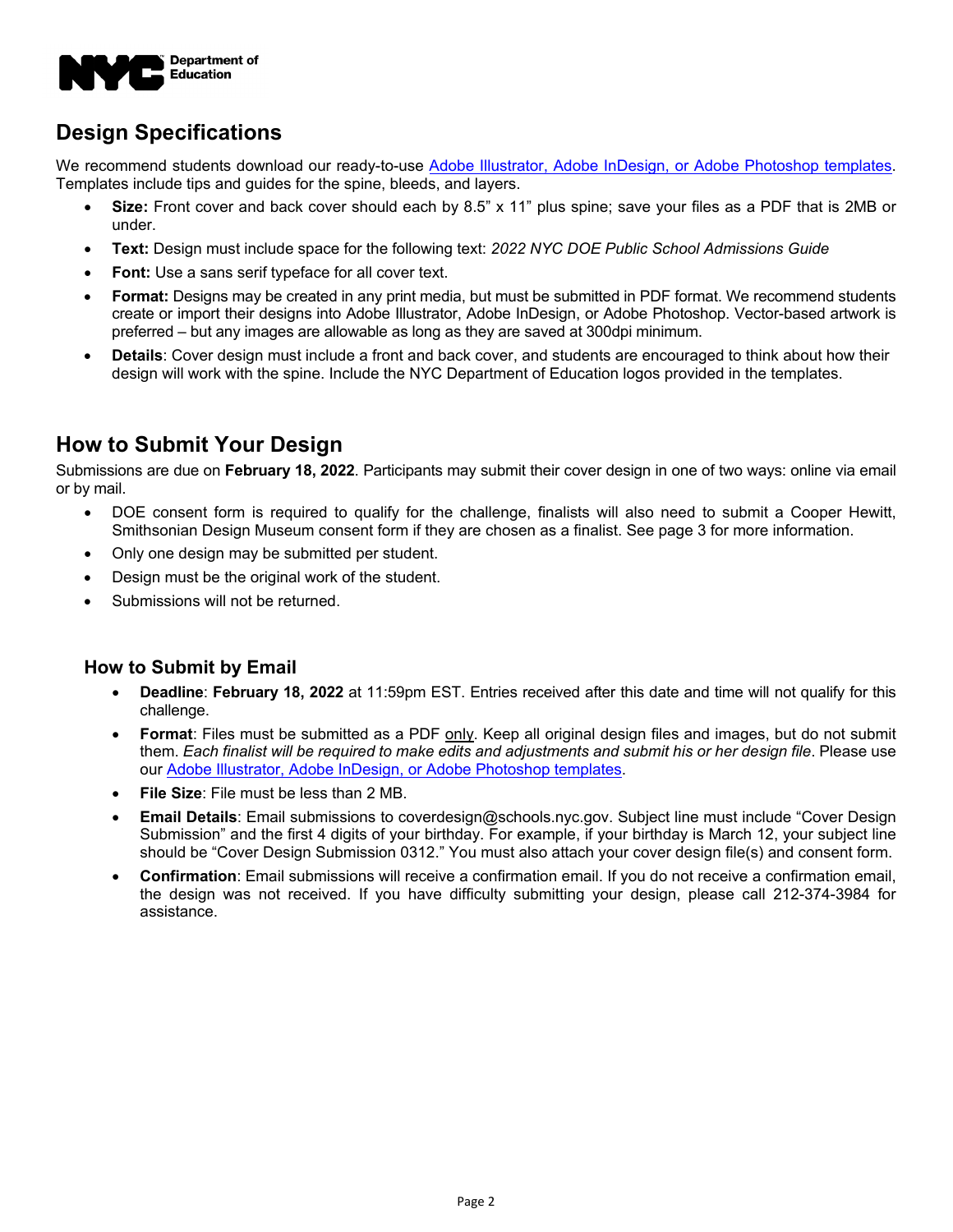

#### **How to Submit by Mail**

- **Deadline**: Mail-in entries must be *received* by **February 18, 2022**. Entries received after this date will not qualify for this challenge.
- **Format**: Submission must be a full-color print-out copy of the cover design. Artwork will not be returned, so keep your original design. *If you advance and become a finalist, you will have to submit a final design created in Adobe Photoshop, Illustrator, or InDesign*.
- **Package Details**: In addition to including your cover design submission and consent forms, mail-in entries require a signed and dated Mail-in Submission Form. Make sure to include your contact information, including your email address, so that we can contact you if you are a finalist. You can find this form on the Cover Design Challenge website [\(schools.nyc.gov/coverdesign\)](http://schools.nyc.gov/CoverDesign/) during the submission period. If your teacher is mailing in your design as part of a class, you still have to include all of the materials listed above in your submission.
- **Mailing Address**: Mail your package to the address below:

NYC Department of Education Office of Student Enrollment 52 Chambers Street, Room 404 New York, NY 10007 ATTN: Cover Design Challenge

## **Required Consent Forms**

To qualify for this challenge, participants must submit a [DOE consent form](https://nycdoe.sharepoint.com/:f:/s/CoverDesign/El3LWRuWKDJEuq0r58Zep0QBVwxIPtHlB5sGj7gAVcy5YA?e=FAdcn9) before the submission deadline, and will be asked to submit a Cooper Hewitt, Smithsonian Design Museum consent form if they are chosen as a finalist.

All students must complete the DOE form to enter, and the Cooper Hewitt, Smithsonian Design Museum form to attend finalist virtual workshops. Students under the age of 18 are required to get their parent's or guardian's signature. Students 18 years of age or older are not required to have their parent/guardian sign the form.

Th[e DOE Consent form](https://nycdoe.sharepoint.com/:f:/s/CoverDesign/El3LWRuWKDJEuq0r58Zep0QBVwxIPtHlB5sGj7gAVcy5YA?e=FAdcn9) can be downloaded during the submission period. The Cooper Hewitt, Smithsonian Design Museum Consent form will be emailed to all students chosen as finalists.

Applicants can submit their [DOE consent form](https://nycdoe.sharepoint.com/:f:/s/CoverDesign/El3LWRuWKDJEuq0r58Zep0QBVwxIPtHlB5sGj7gAVcy5YA?e=FAdcn9) in one of two ways by the submission deadline:

- Scan and Email the form as attachment with your design to coverdesign@schools.nyc.gov.
- **Mail** the form to: Department of Education, Office of Student Enrollment, 52 Chambers Street, Room 404, New York, NY 10007, ATTN: Cover Design Challenge Consent Form.

Applicants can submit their Cooper Hewitt, Smithsonian Design Museum Consent form in one of two ways if chosen as a finalist:

- Scan and Email the form as attachment with your design to coverdesign@schools.nyc.gov.
- **Mail** the form to: Department of Education, Office of Student Enrollment, 52 Chambers Street, Room 404, New York, NY 10007, ATTN: Cover Design Challenge Consent Form.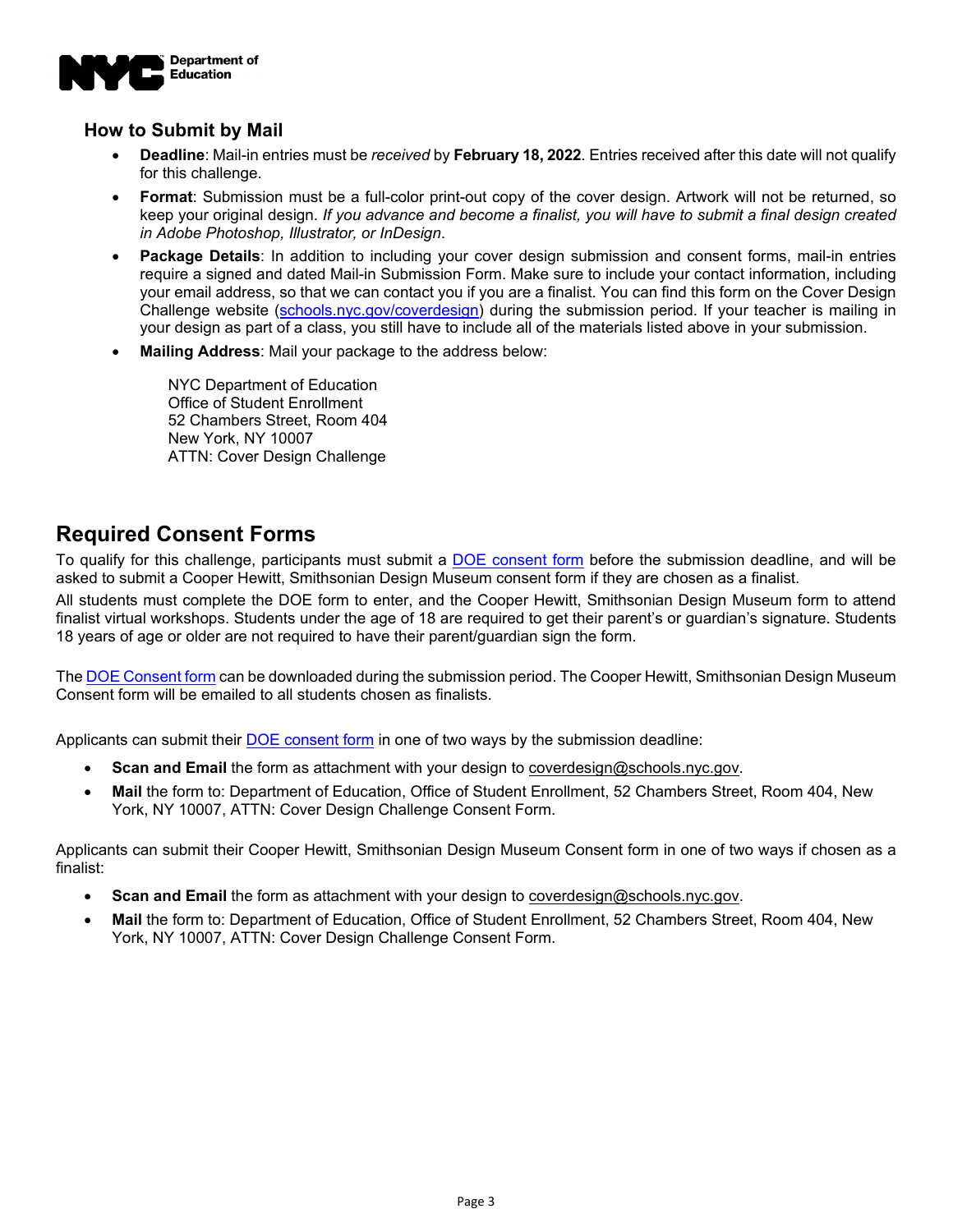

# **Design Tips**

Consider some of the following tips and suggestions as you're designing:

- **Inspiration:** We encourage you to draw inspiration from your time as a New York City student. While brainstorming, think about how your unique experience will help you create a meaningful design. Why are you proud to be a New York City student? What makes your experience as a New York City student special and exciting? How has growing up in New York City had an impact on your life? What was your experience like when changing from middle school to high school?
- **Audience:** The Directory is used by students and families, so think about how your cover will be meaningful to them.
- **Design Principles:** Create a design that supports your message with **image**, **color**, **typography**, and **layout**. Also consider how your cover will work when marketed online. (Read Craig Mod's "Hack the Cover" https://craigmod.com/journal/hack\_the\_cover/)
- **Appropriateness**: Keep in mind that you are designing for a client (the DOE). The winning design needs to reflect appropriate messaging for a government-issued publication; designs will be judged in part on their appropriateness. Please do not use profanity and slang.
- **Adaptability:** In addition to the Guide cover, the winning design will also be used online, so think about how your design can be used for these mediums.
- **Guidelines for Images:** With respect to the images in your design, the more creative and unique they are, the better. Here are some things to keep in mind**:** 
	- a. **Copyrighted images:** We cannot use any previously copyrighted images on our Guide covers. The use of previously copyrighted materials automatically disqualifies the applicant. Please review "Additional Terms and Conditions" on page 4 for more information. Many New York City icons are already copyrighted; this includes most identifiable buildings in the Manhattan skyline, the major bridges, the Statue of Liberty, "I ♥ NY," etc.
	- b. **Faces:** Designs that use real human faces (as opposed to cartoon or representational figures), should include more than a single person. Any group of faces should be diverse and age-appropriate for fifth through eighth graders. Keep in mind anyone you use must be able to sign a release form if your cover is chosen as a finalist.
- **Final Design Format:** Finalists will be asked to submit final designs to the DOE as **Adobe Illustrator**, **Adobe InDesign**, or **Adobe Photoshop** files. Cooper Hewitt will provide support to all students who do not have access to Illustrator, InDesign, or Photoshop; finalists without access to these programs should let workshop leaders know at the first workshop.

## **Judging Criteria**

All designs will be judged on the following four criteria:

- 1. Originality
- 2. Adaptability of the design to different media
- 3. Appropriateness of design for a NYC DOE-issued publication
- 4. Application of the principles of design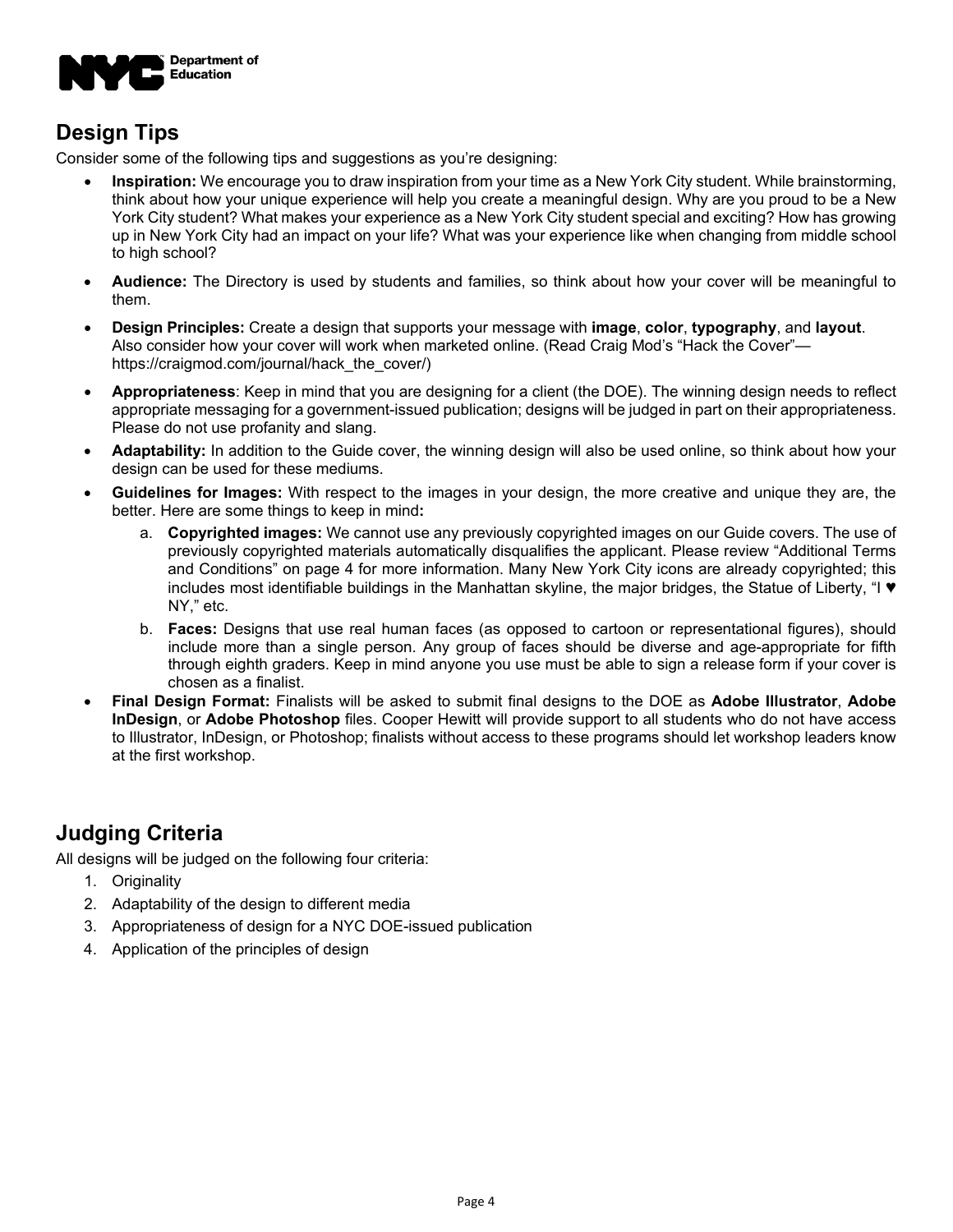

#### **How Winners Are Selected**

- **Finalists:** 10 finalists will be selected by a panel of DOE and Cooper Hewitt judges from the pool of submissions, based on the criteria listed above. The 10 finalists will be required to attend four virtual design workshops with Cooper Hewitt; see "Required Design Workshops for Finalists" below for more information.
- **Winners:** Winners are determined by a panel of judges. One grand prize winner and three runners-up are selected. At the final workshop session the week of March 28, finalists will formally present their designs to the judging panel. The DOE and Cooper Hewitt will select the grand prize winner and runner-ups based on the presentation and the judging criteria listed above.

## **Required Design Workshops for Finalists**

Finalists will be expected to attend all four virtual design workshops. Finalists that do not attend at least three of the virtual workshops, or are more than 30 minutes late for two or more sessions, will be disqualified. These workshops will be held online by Cooper Hewitt from 4:30–6:30pm on the following one day a week between March 9 – March 30. Exact dates will be communicated to the finalists.

At the first three sessions, finalists will work with a professional graphic designer to refine their designs. At the final session the week of March 28, finalists will present their designs to the panel of judges.

Cooper Hewitt, Smithsonian Design Museum is located at 2 East 91<sup>st</sup> Street. Before you submit your design, please consider how you will be able to attend the virtual sessions if you are chosen as a finalist.

## **How Winners Are Notified**

The grand prize winner and runner-ups will be announced online at [schools.nyc.gov/coverdesign](http://schools.nyc.gov/CoverDesign/) and will also receive an email confirmation.

#### **Prizes**

The Cover Design Challenge grand prize winner's design will be featured as the cover of the *2023 New York City Department of Education Public School Admission Guide*. This design may also be used online.

Other finalist designs may be used for other printed and electronic publications at the discretion of the DOE.